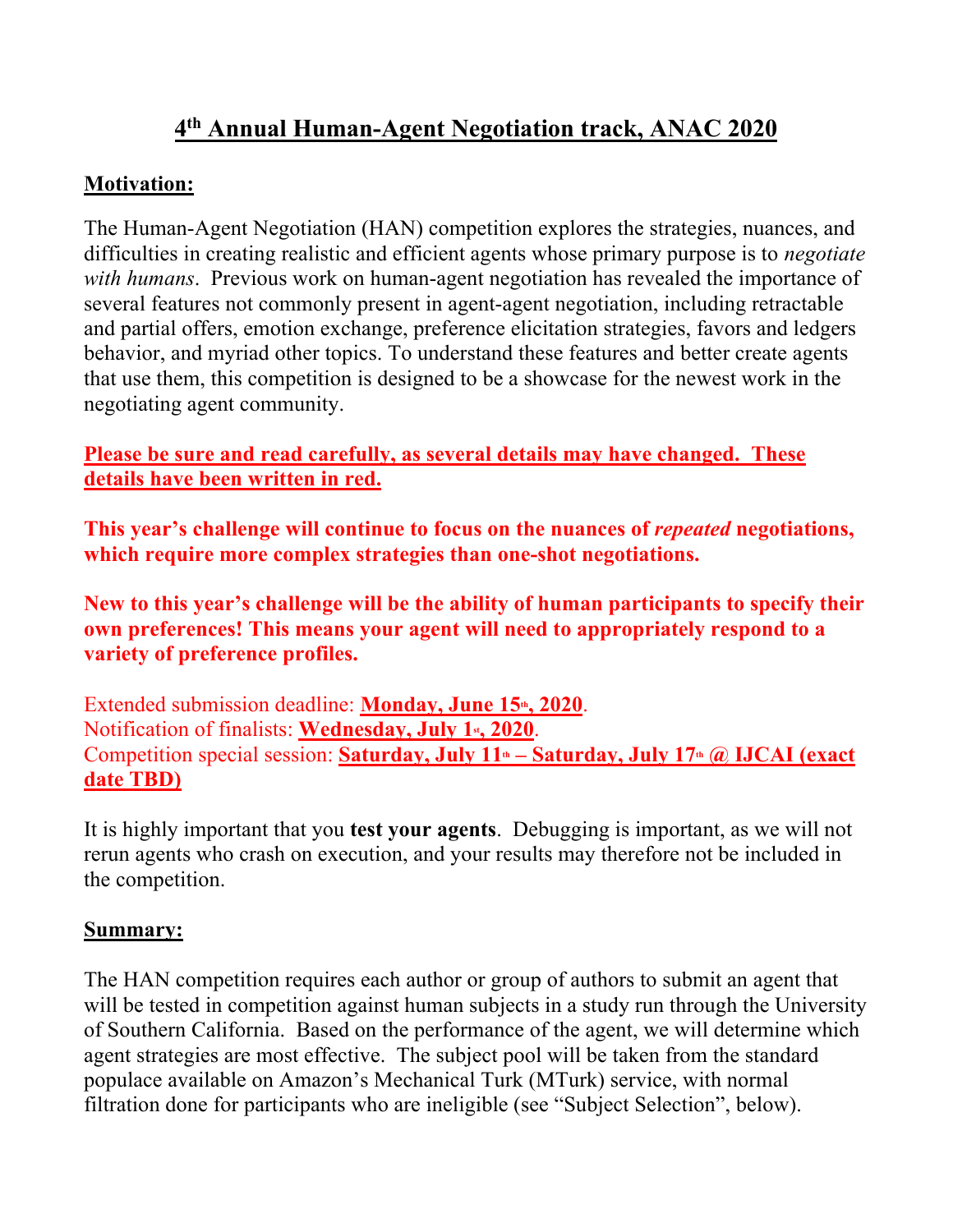All agents must be compliant with the IAGO (Interactive Arbitration Guide Online) framework and API, which will allow standardization of the agents and efficient running of subjects on MTurk. The most up-to-date version of IAGO is required, and is available for download.

To receive your copy of IAGO, you **must register** on the website at https://myiago.com/IAGO. This is so you will be able to receive updates for IAGO and for ANAC 2020.

Agents will all be run on the same set of multi-issue bargaining tasks, examples of which are included below ("Domain Example"). Agents will be allowed to communicate on several channels, including a set of natural language utterances that have been preselected and curated by the ANAC committee. Other channels include the exchange of offers through visual cues and natural language, preference statements, and emotional displays.

### **2020 Challenge:**

This competition is intended to foster agents that can maximize their individual utility when engaged in repeated negotiations with the same human opponent. Human participants will compete against each submitted agent in three back-to-back negotiations. One difference from ANAC 2019 is that the structure of each individual user's preferences may differ (i.e., the agent and the human participant may have different preferences based on what the human specified before the negotiation). [1] The reason for this change is to discourage hard-coded agents, or ones that attempt to learn the point domain. Furthermore, this new change allows humans to be more engaged by realistically choosing their own preferences.

**Note that the agent's points will be automatically selected to conform to the overarching hidden structure of the negotiation. For example, if the negotiation involves one distributive issue and two integrative issues, then the human's choice will influence WHICH of those issues is distributive (but will not change the overall structure).**

Like the 2019 challenge, these preferences will be <u>unknown</u> to the opposing side at the beginning of the three negotiations. In this way, agents that do a good job of learning opponent's preferences will likely outperform agents that do not.

More fundamentally, this approach allows us to capture which agent strategies successfully account for human behavior. While an aggressive strategy in the first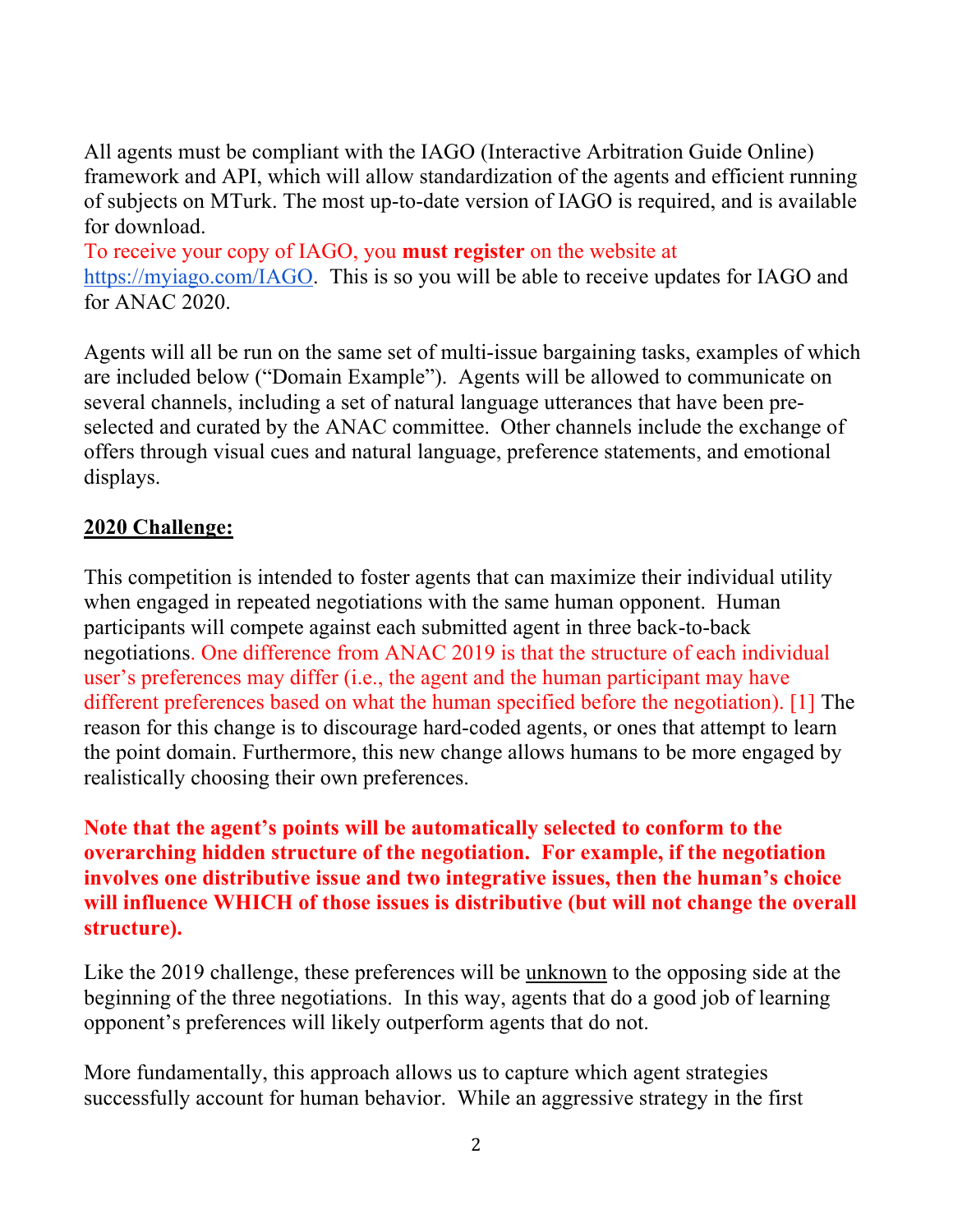negotiation may prove effective, it could have such a backfire effect by the last negotiation that it is not the right choice overall. This year's challenge will provide insight into these and more choices when designing agents whose primary purpose is to negotiate with humans over time.

# **IAGO API:**

IAGO is a platform developed by Mell and Gratch at the University of Southern California. It serves as a testbed for Human-Agent negotiation specifically. IAGO is a web-based servlet hosting system that provides data collection and recording services, a human-usable HTML5 UI, and an API for designing human-like agents.

A full documentation of IAGO is available from the download site, available at https://myiago.com/IAGO.

**Please see that website for the most up-to-date information**, including guides to getting started, tips and tricks, and live example agents (as well as up-to-date Javadocs). This website will have additional information added through January 2020.

### **Submission Details:**

The Submission Portal will open in June, and will allow for initial submissions for code review. Additional materials **will be required** this year, including a **2-page maximum description of agents**, which should describe any algorithms (novel or otherwise) in use that drive the agent's strategy. You may also (optionally), submit a **poster** for display at the conference. Further information on these requirements (as well as formatting guides), will be made available on the IAGO website (https://myiago.com).

### **Subject Selection and Data Treatment:**

Competition subject participants will be selected from the MTurk subject pool. Subjects will be adults in the US (18 years or older), and will assert that they are permanent residents of the US (this will be verified with IP address tracking). Restriction to the US will be done to reduce cross-cultural effects. Each agent will be tested against 25 participants. Participants will not be re-used or be matched against more than one agent. All testing will be approved by USC's Institutional Review Board (an ethics committee).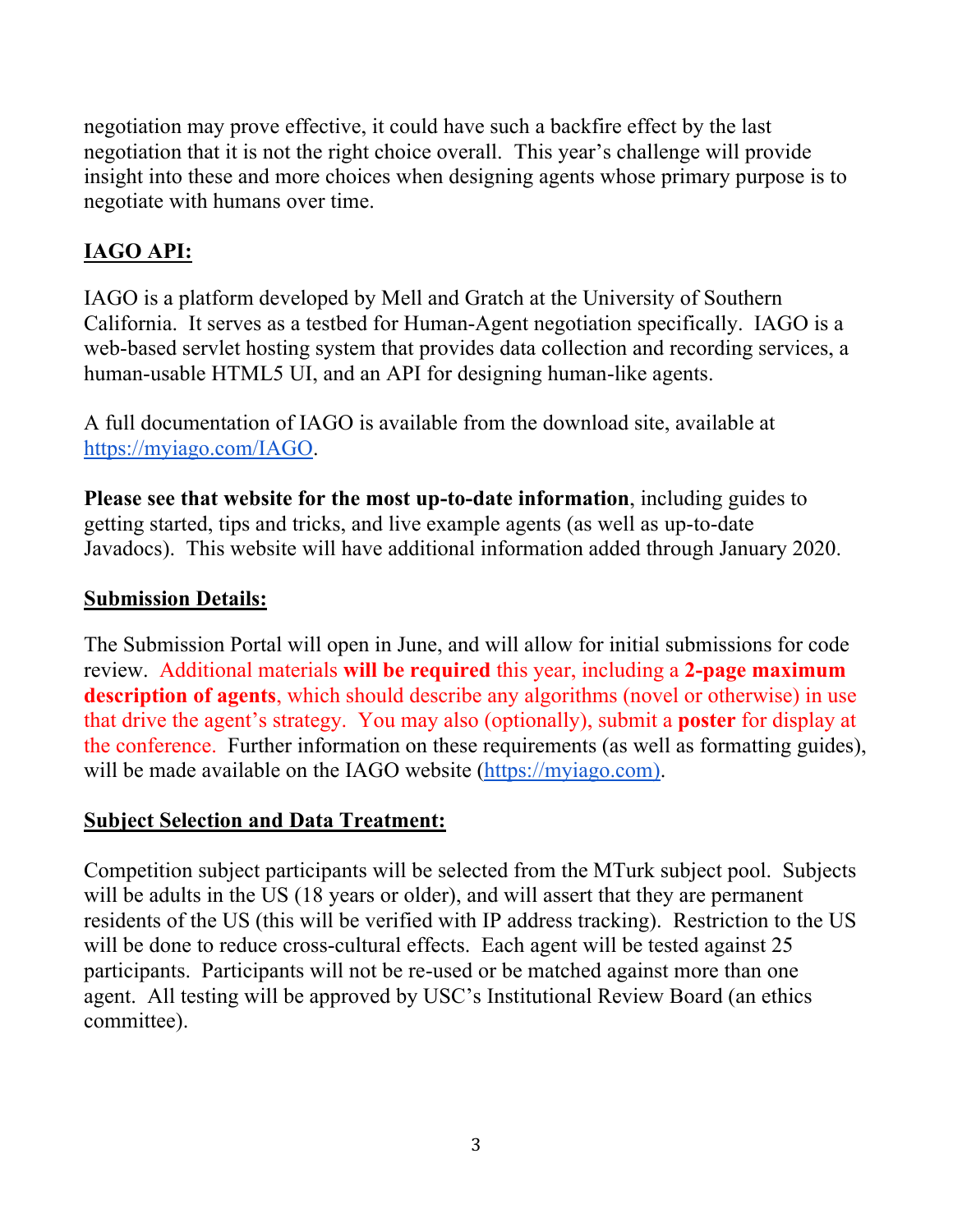Due to the fact that MTurk participants will be US-restricted and natural language statements are used in the utterance set of the competition, participants will also be asked to affirm that their first language is English.

Basic demographic information of subjects will be collected, and the subjects may be asked a set of verification questions/attention checks to ensure they comprehend and are engaged in the negotiation. Subjects who fail these questions will be removed from the competition and the resulting data set. If a substantial amount of subjects are removed due to failing an attention check, additional subjects may be run. Subjects whose data is not captured due to agent malfunctions will generally not be rerun (see "Testing", below).

The data set collected by the competition organizers may be released to the organizing committee, and all agent developers/researchers may request access to the data if the organizing committee releases it. All submitted source code may be released and/or reused by the organizing committee. Researchers not wishing to release source code should contact the organizers directly.

### **Competition Winners and Evaluation:**

A set of prizes will be awarded to the winners of the competition according to the highest score achieved by the agent. The winner will be the researcher whose agent has achieved the highest score at the end of the bargaining time. Non-significant differences will be tie-broken by the highest score. All differences, including differences between the control agent and submitted agents, will be reported.

Note that since there will be a series of negotiations, aggressive strategies may backfire.

We maintain the opportunity to examine other categories for "bonus" prizes.

### **Testing**

Like the 2019 competition, we may choose to provide automated compilation testing for all submissions. Additionally, at our sole discretion, we may provide limited runtime testing for those who submit early. We will also provide a guide for manual runtime testing with internal subjects (so that you may test your own agents before submitting). Note that our runtime testing is purely a courtesy, and is not intended as a guarantee that the agent will run "bug-free".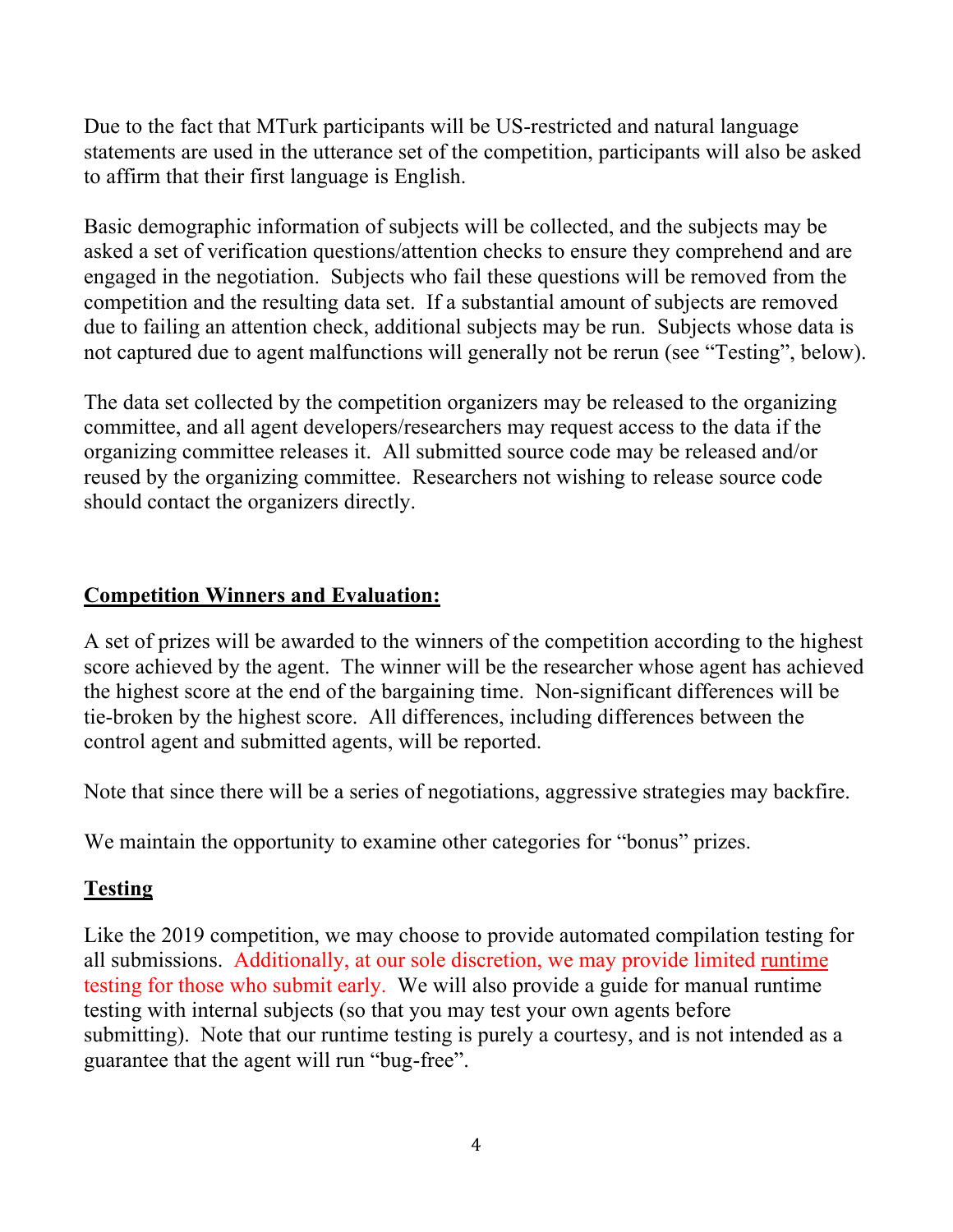**Important**: Agents that experience malfunctions during runtime will have incomplete data excised, and additional subjects will not be re-run.

### **Domain Example:**

We present here an example domain. A domain similar to this will be used in the actual competition.

This negotiation is a multi-issue bargaining task, which means both the agent and the human participant will negotiate over the same set of items. Items may have differing values to each side. A "full offer" means that all items are assigned to either the agent or the human participant. A "partial offer" means that some items remain on the table and undecided. *No offer is considered binding until both players accept the same full offer.*

A negotiation will only end when such a full offer is accepted, or the 7-minute time limit for the negotiation has expired. Human participants will have a warning shown when there is only 1 minute remaining. Agents will have continuous access to the current negotiation time, accurate within approximately 5 seconds. In the case that time expires with no full offer, each player will take points equal to their respective Best Alternative To Negotiated Agreement (BATNA).

Note that the 2020 version of IAGO (3.0) allows for new agent/human actions. These include direct discussion of BATNA as well as the ability to terminate a negotiation by early "walking away", which results in receiving the BATNA (as does a negotiation timeout).

Note that the IAGO API allows agent designers to read the natural language descriptions of the issues at runtime (e.g., "Issue1" can be understood to be something like "Lumber" or "Luxury Cars"). However, agents will make use of domain-agnostic calls.

The following example challenge is a simple multi-issue bargaining task over resources between the two countries. There will be four distinct resources, with five items in each category. The items will have images and descriptions identifying them as either "Oil", "Iron", "Foodstuffs" or "Lumber". The human player is assigned a value of 4 points to each Oil, 3 points to each Iron, 2 points to each Lumber, and 1 point to each Foodstuff. The agent player is assigned a value of 4 points to each Foodstuff, 3 points to each Lumber, 2 points to each Iron, and 1 point to each Oil. Each player's BATNA is equal to 4, i.e., the value of a single one of their highest item.

### **In the second and third negotiations, these values may change.**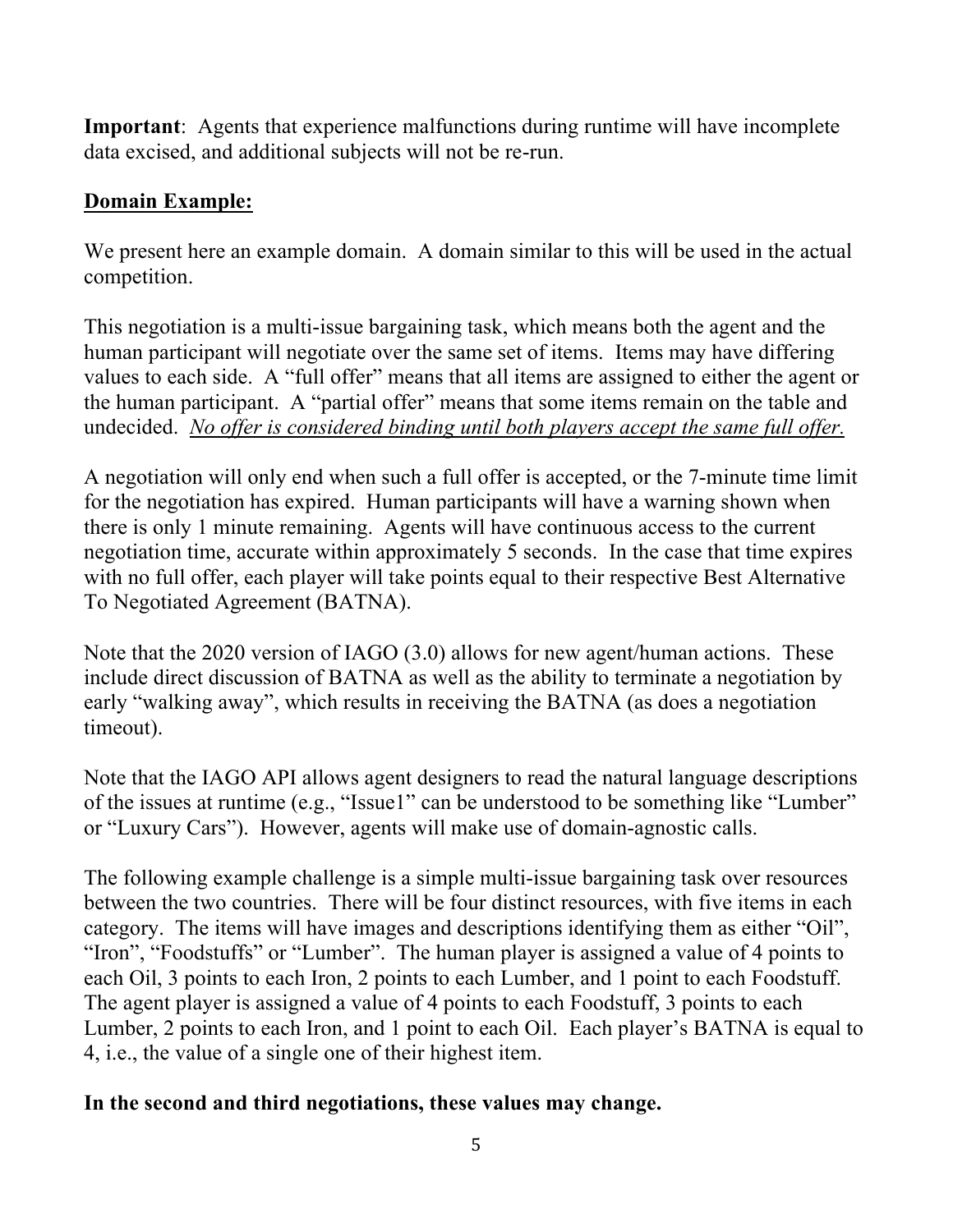Note than in both domains, the human's point values and BATNA will NOT be revealed to the agent designers prior to the competition.

#### **Natural Language Utterances:**

Please see the IAGO website for the most up-to-date version of the pre-selected utterances that humans can use with the agent. Agents may use any dialogue they wish.

Please note the dialogue options for discussing player BATNA!

#### **Additional Rules:**

Competition participants will be given a test scenario to practice with their agents. However, to prevent hard-coding preference data into agents, a different set of preferences will be used for the actual competition.

There will be no fewer than 3 distinct issues, and no greater than 5. Each issue will have fewer than 20 items. There will be three back-to-back negotiation games.

Issue utilities will continue to adhere to the following rule:

$$
\sum_{i=1}^{k} \sum_{g=1}^{j} \text{Agent\_utility}(i,g) * (\text{\#levels}(i,g) - 1) = \sum_{i=1}^{k} \sum_{g=1}^{j} \text{Human\_utility}(i,g) * (\text{\#levels}(i,g) - 1)
$$

where *k* is the total number of issues and *j* is the total number of negotiation games.

Succinctly, this relationship means that the total for each side would be the same if that side obtained every item, over all the games. Note that the total for a SINGLE game may not be even, but over all games, it will be.

**Note that no single researcher may appear on more than one submission. Exceptions in the case of an advisor wishing to appear on two student papers will be granted on a case-by-case basis, and inquiries should be made to iago@ict.usc.edu.**

*It is highly encouraged that researchers use any technique by which an agent can successfully store information within the three negotiations for a given participant. This includes methods by which the agent may learn preferences in one*